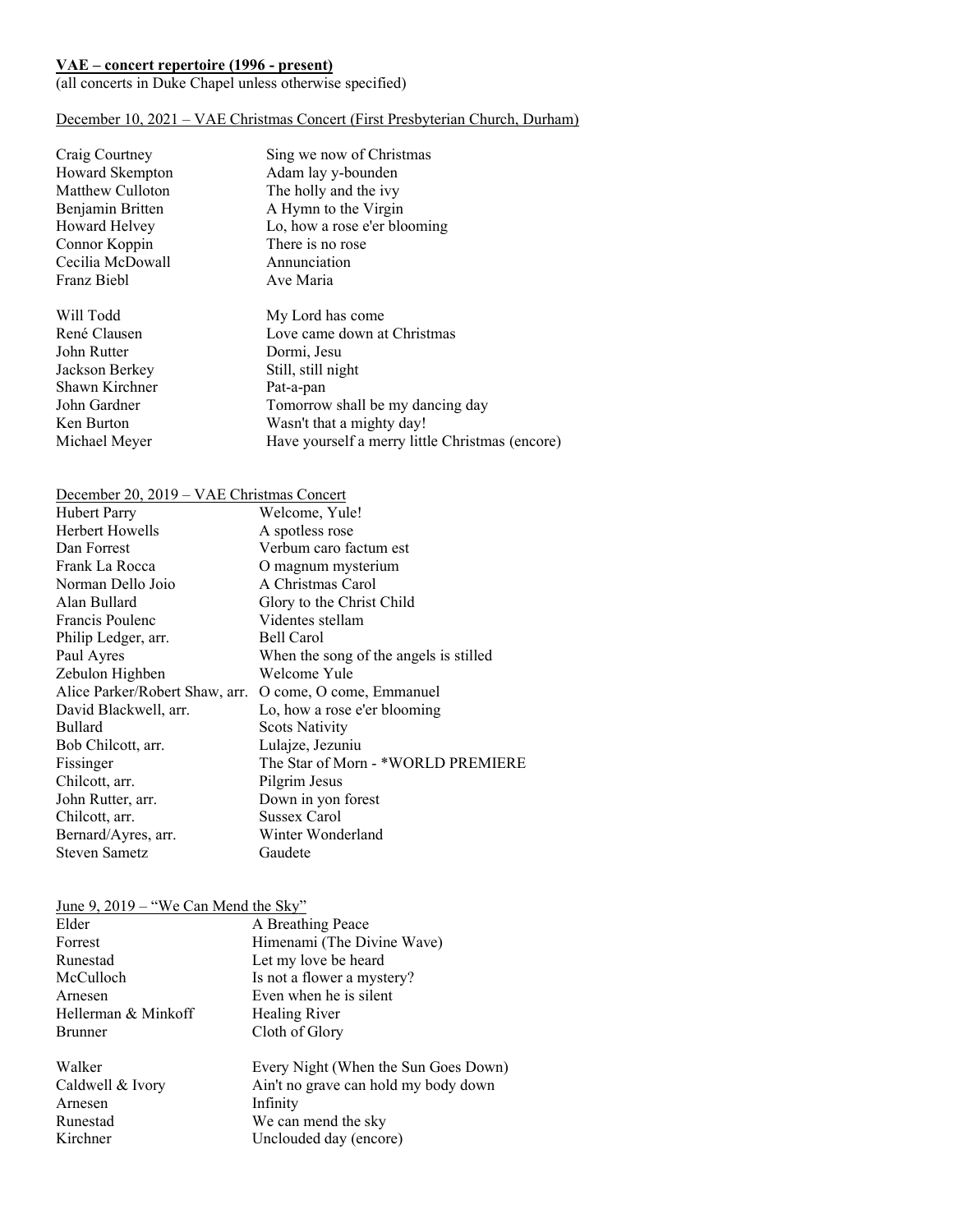## December 14, 2018 – VAE Christmas Concert

| <u> December 14, 2010 – VAL Christmas Concert</u> |                                        |
|---------------------------------------------------|----------------------------------------|
| Morten Lauridsen                                  | O magnum mysterium                     |
| Michael John Trotta                               | Adam lay ybounden                      |
| Will Todd                                         | Softly                                 |
| John Joubert                                      | Be Mery (fr. Three Carols)             |
| Joubert                                           | There is no rose                       |
| R. Douglas Helvering                              | Ave Maria                              |
| Benjamin Britten                                  | A Hymn to the Virgin                   |
| Alf Houkom                                        | Mary had a baby                        |
| Imant Raminsh                                     | Hodie Christ natus est                 |
| Z. Randall Stroope                                | O magnum mysterium                     |
| Matthew Culloton, arr.                            | The holly and the ivy                  |
| David Willcocks, arr.                             | Infant holy, Infant lowly              |
| Willcocks                                         | Blessed be the maid Mary               |
| Edwin Fissinger, arr.                             | He is born on this holy night          |
| Peter Warlock                                     | Balulalow (fr. Three Carols)           |
| Willcocks, arr.                                   | Tomorrow shall be my dancing day       |
| Donald P. Moore, arr.                             | Coventry Carol                         |
| David N. Johnson, arr.                            | Judah's Land                           |
| Stephen Paulus, arr.                              | Ding dong! Merrily on high             |
| William Averitt, arr.                             | On Christmas night all Christians sing |
| Will Todd                                         | My Lord has come (encore)              |

## June 10, 2018 – "Sure on This Shining Night"

| René Clausen           | Tonight eternity alone                                    |
|------------------------|-----------------------------------------------------------|
| August Söderman        | I månans skimmer (Glimmering Moonlight)                   |
| arr. Hugo Alfvén       |                                                           |
| Dale Warland           | There will be rest                                        |
| Z. Randall Stroope     | Noche Serena (Night Serene)                               |
| Daniel Elder           | Ballade to the Moon (fr. Three Nocturnes)                 |
| Eric Nelson            | We are the music makers                                   |
| Eric Whitacre          | Leonardo dreams of his flying machine                     |
| <b>Edward Grieg</b>    | Ave maris stella (Hail, star of the sea)                  |
| Morten Lauridsen       | Sure on this shining night (fr. Nocturnes)                |
| Eriks Ešenvalds        | <b>Stars</b>                                              |
| Carrie Mallonee        | Look, love (fr. Songs of the Earth and Heavens)           |
| Homer Keller           | Salutation of the Dawn                                    |
| Ola Gjeilo             | The Spheres (fr. Sunrise Mass)                            |
| Ralph Vaughan Williams | The cloud-capp'd towers (fr. Three Shakespeare Songs)     |
| Carol Barnett          | Musica, Dei donum optimi (Music, Gift of the Highest God) |
| Moses Hogan, arr.      | Abide with me (encore)                                    |
|                        |                                                           |

## December 15, 2017 – VAE Christmas Concert

| Frank Ferko                    | Adam lay ybounden            |
|--------------------------------|------------------------------|
| Sergey Khvoshchinsky           | <b>Bogoroditse Devo</b>      |
| Daniel Elder                   | O magnum mysterium           |
| Samuel Scheidt/David Willcocks | A child is born in Bethlehem |
| Mark Kilstofte                 | Lulla for Christmastide      |
| Gabriel Jackson                | The Christ-Child             |
| Gustaf Nordqvist               | Wonderful peace (Jul, jul)   |
| Francis Poulenc                | Hodie Christus natus est     |
| Norman Luboff, arr.            | Still, still, still          |
| Reginald Jacques, arr.         | The holly and the Ivy        |
| Donald McCullough, arr.        | What child is this?          |
| Adolphe Adam/                  |                              |
| arr. Michael Meyer             | O Holy Night                 |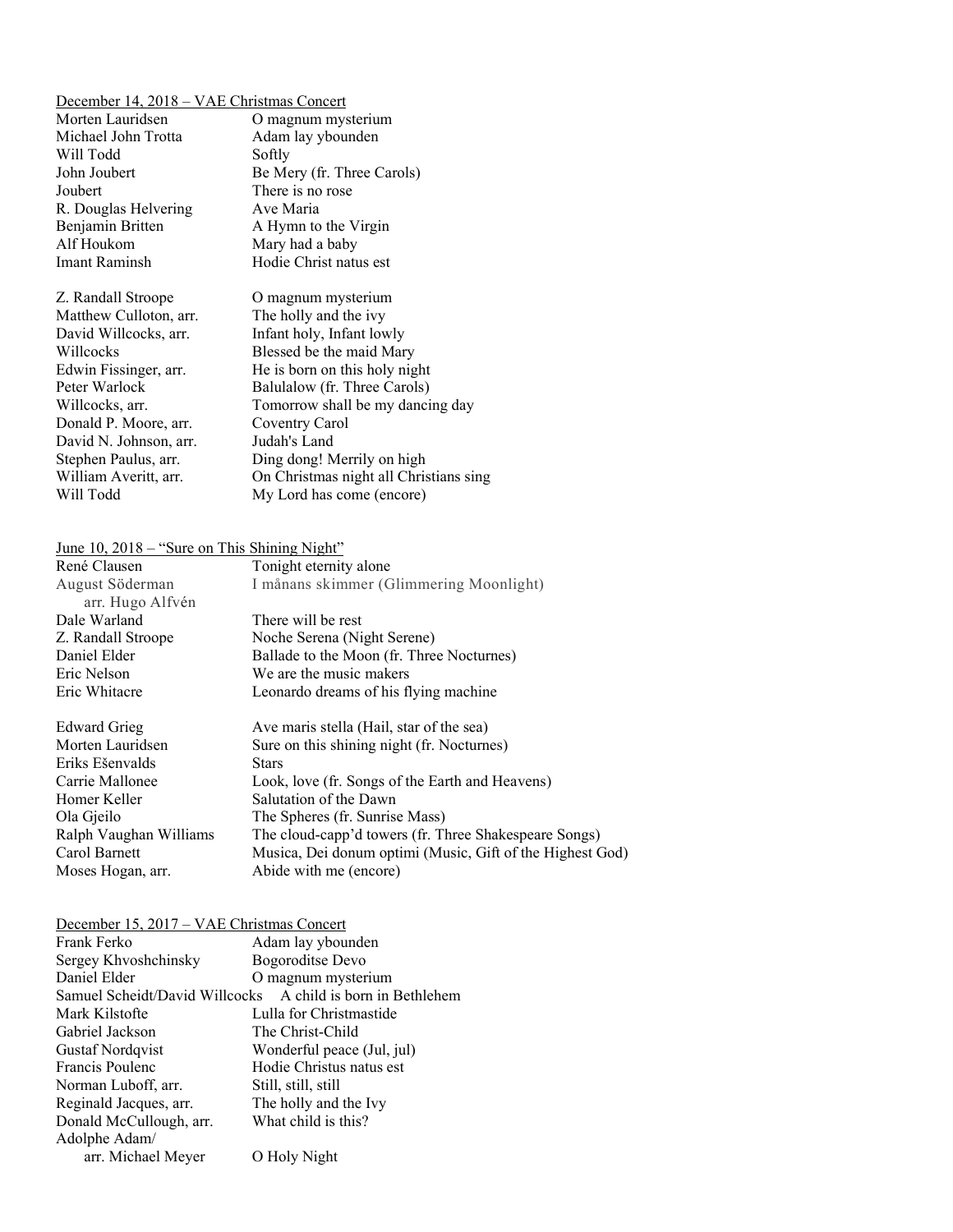Victor Schlichter, arr. Adrian A. Cuello Piraquibus Mazapan con miel Will Todd, arr.<br>
Mill Todd, arr.<br>
Silent Night (fr. 3 Jazz Carols) Silent Night (fr. 3 Jazz Carols) Darmon Meader, arr.<br>
We three kings<br>
Howard Helvey, arr.<br>
Fum, fum, fum Howard Helvey, arr.<br>Eric William Barnum Sweeter Still (encore)

#### June 18, 2017 – "The Road Home"

| F. Melius Christiansen         | Glorification                        |
|--------------------------------|--------------------------------------|
| Olaf C. Christensen            | Light everlasting                    |
| Paul Christensen, arr.         | Wondrous Love                        |
| Imant Raminsh                  | Ubi caritas                          |
| Mark Kilstofte                 | Caritas                              |
| Johann Michael Bach            | Ich weiss dass mein Erlöser lebt     |
| Johann Sebastian Bach          | Fürchte dich nicht (Motet #4)        |
| Philip Stopford                | Do not be afraid                     |
| Eric William Barnum            | A red, red rose (TTBB)               |
| Raminsh                        | Lullaby                              |
| Billy Joel, arr. Philip Lawson | Lullabye (Goodnight, my angel)       |
| Raminsh                        | In the night we shall go in          |
| Raminsh                        | There I will stay with you, whirling |
| Barnum                         | Lead me home (encore)                |
|                                |                                      |

## December 16, 2016 – VAE Christmas Concert

| Sans Day Carol (Now the holly bears a berry)        |
|-----------------------------------------------------|
|                                                     |
|                                                     |
|                                                     |
|                                                     |
| Good people all, this Christmastime (Wexford Carol) |
|                                                     |
| Christmas Song (Chestnuts roasting on an open fire) |
|                                                     |

#### June 12, 2016 – "Alleluia! Sing a New Song"

| Eric Whitacre        | Alleluia                            |
|----------------------|-------------------------------------|
| Daniel Elder         | The Ballade to the Moon             |
| Frank La Rocca       | Expectavi Dominum                   |
| Ivo Antognini        | Canticum novum                      |
| Stephen Caracciola   | How can I keep from singing? (TTBB) |
| Randall Thompson     | Ye shall have a song                |
| <b>Steven Sametz</b> | I have had singing                  |
|                      |                                     |

| Terry Schlenker       | Alleluia                     |
|-----------------------|------------------------------|
| John Rutter           | Hymn to the Creator of Light |
| Charles Wood          | Hail, gladdening Light       |
| Paul Mealor           | Ubi caritas                  |
| Norman Luboff, arr.   | Deep river                   |
| <b>Stephen Paulus</b> | The road home                |
| Randall Thompson      | Alleluia (encore)            |
|                       |                              |

#### March 11, 2016 ACDA Southern Division Conference (Chattanooga, TN))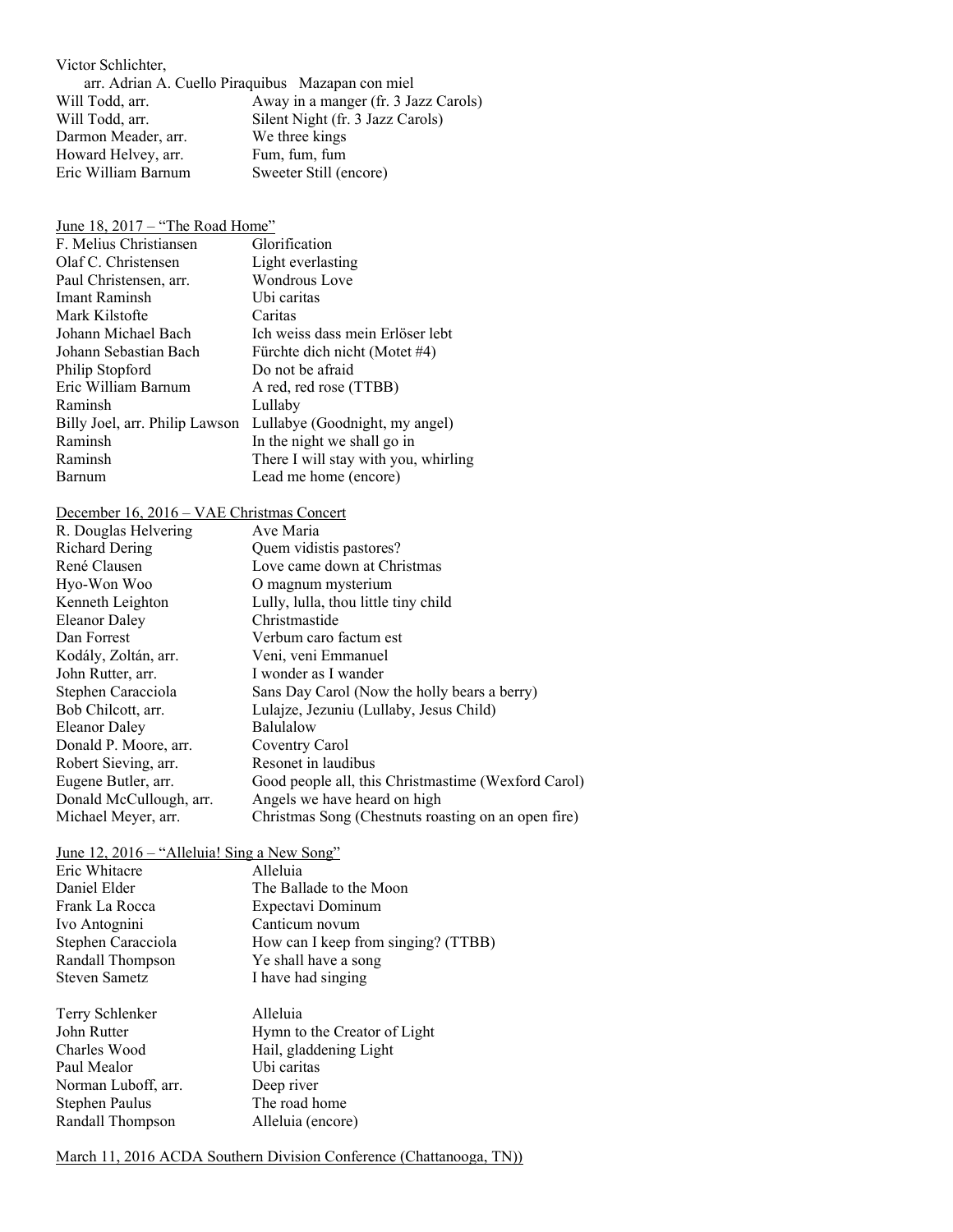James MacMillan Factus est repente Jaako Mäntyjärvi Canticum calamitatis maritimae Ivo Antognini I am the rose of Sharon<br>George Shearing It was a lover and his last It was a lover and his lass

# December 18, 2015 – VAE Christmas Concert (First Presbyterian Church, Durham)

| The Angels' Song                                |
|-------------------------------------------------|
| Light looked down                               |
| There is no rose of such virtue                 |
| Ave Maria                                       |
| My Lord has come                                |
| Sing we now of Christmas                        |
| Infant holy, Infant lowly                       |
| A child is born                                 |
| The Lord at first                               |
| Quelle est cette odeur agréable?                |
| Blessed be the maid Mary                        |
| Ding dong! Merrily on high                      |
| God rest ye merry, gentlemen                    |
| Lo, how a rose e'er blooming                    |
| Un flambeau, Jeannette                          |
| Good King Wenceslaus                            |
| Have yourself a merry little Christmas (encore) |
|                                                 |

#### June 7, 2015 – "Songs of Solomon and Shakespeare" (Baldwin Auditorium)

| Giovanni Croce         | Buccinate in neomenia tuba           |
|------------------------|--------------------------------------|
| Antoine Brumel         | Sicut lilium                         |
| Josquin Des Prez       | Ecce tu pulchra es                   |
| <b>Edward Bairstow</b> | I sat down under his shadow          |
| William Walton         | Set me as a seal upon thine heart    |
| Healey Willan          | Rise up, my love, my fair one        |
| Ola Gjeilo             | Northern Lights                      |
| William Billings       | I am the rose of Sharon              |
| Ivo Antognini          | I am the rose of Sharon              |
| Johannes Brahms        | 4 Zigeunerlieder (Op. 112)           |
| Ralph Vaughan Williams | 3 Shakespeare Songs                  |
| Jaakko Mantyjärvi      | 4 Shakespeare Songs                  |
| Jaakko Mantyjärvi      | Pseudo-Yoik                          |
| George Shearing        | It was a lover and his lass (encore) |

### December 19, 2014 – VAE Christmas Concert

| Hans Leo Hassler        | Verbum caro factum est              |
|-------------------------|-------------------------------------|
| Frank Ferko             | Adam lay ybounden                   |
| Tomas Luis de Victoria  | O magnum mysterium                  |
| Francis Poulenc         | O magnum mysterium                  |
| David N. Johnson, arr.  | Judah's Land                        |
| Donald S. Moore, arr.   | Coventry Carol                      |
| Franz Biebl             | Ave maria                           |
| Herbert Howells         | A spotless rose                     |
| John Gardner            | Tomorrow shall be my dancing day    |
| Ralph Vaughan Williams  | Wassail Song                        |
| Robert De Cormier, arr. | What child is this                  |
| Stephen Paulus          | Ding dong! Merrily on high          |
| Daniel Gawthrop, arr.   | Lo, how a rose                      |
| Donald McCullough, arr. | Angels we have heard on high        |
| John Rutter, arr.       | Silent night                        |
| Eugene Butler, arr.     | Good people all (The Wexford Carol) |
| Paul Sjolund, arr.      | Away in a manger                    |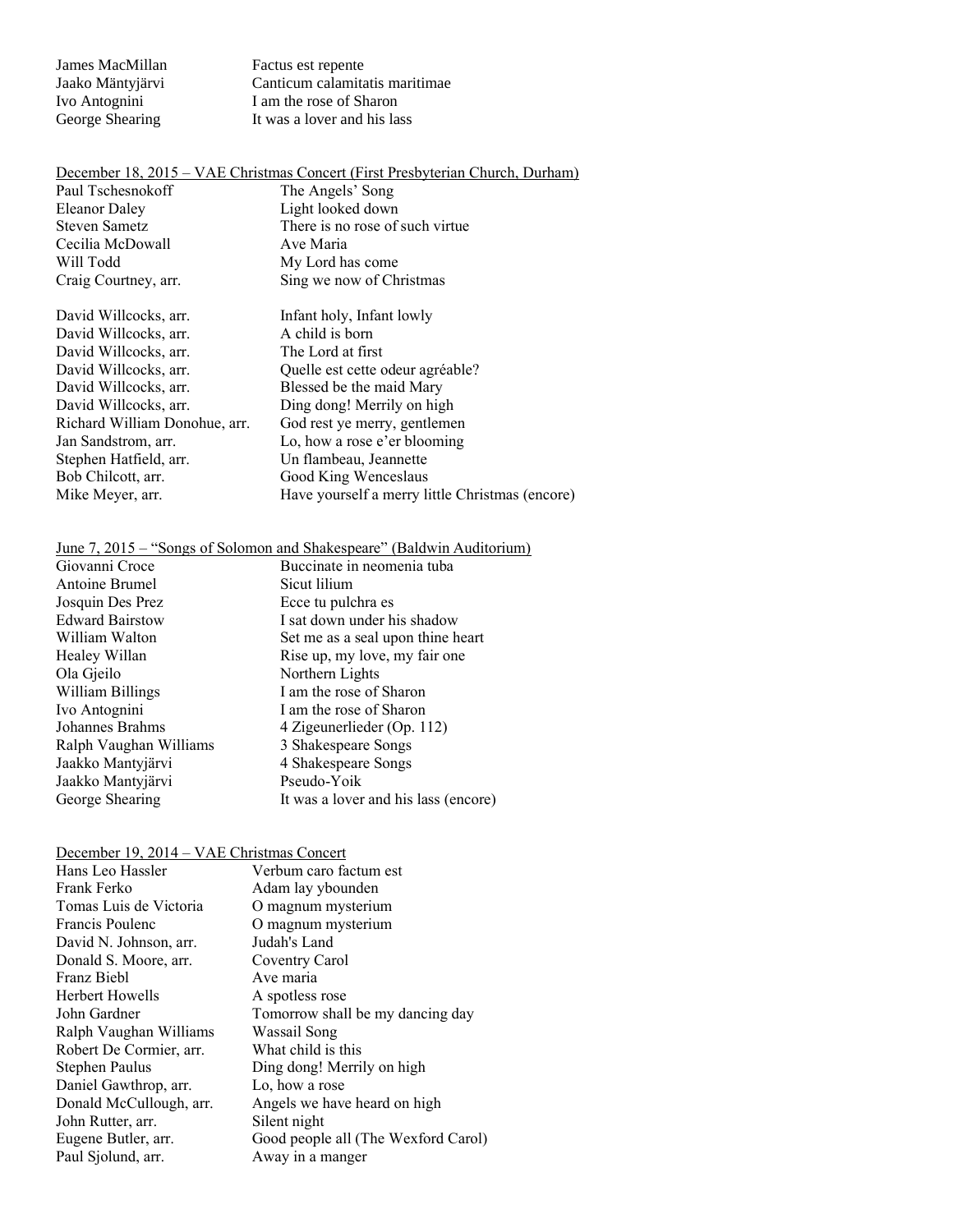#### Howard Helvey, arr. Fum, fum, fum

### September 21, 2014 – "The Crystal of Peace"

| James MacMillan       | Cantos Sagrados                 |
|-----------------------|---------------------------------|
| Eric Whitacre         | When David heard                |
| Craig DeAlmeida       | Peace for the nations           |
| John Tavener          | Prayer to the Holy Trinity      |
| Frank Ticheli         | There will be rest              |
| Frank Ticheli         | Earth Song                      |
| Gwyneth Walker        | I thank you God                 |
| <b>Stephen Paulus</b> | Peace I Leave with You (encore) |

|                | June 9, $2014$ – joint concert with St. Martin-in-the-Fields Choir (London) |
|----------------|-----------------------------------------------------------------------------|
| Parry          | I was glad when they said unto me                                           |
| Leighton       | Let all the world                                                           |
| Chilcott, arr. | Ev'ry time I feel the spirit                                                |

## Dec. 20, 2013 - VAE Christmas Concert

| Parker/Shaw          | O come, O come, Emmanuel        |
|----------------------|---------------------------------|
| Benjamin Britten     | A Hymn to the Virgin            |
| Robert Young         | There is no rose of such virtue |
| John Tavener         | Today the virgin                |
| R. Douglas Helvering | Ave Maria                       |
| Jackson Berkey       | Still, still night              |
| Steven Sametz        | Thou whose birth                |
| Morten Lauridsen     | O magnum mysterium              |
| Michael Meyer, arr.  | O Holy Night                    |
|                      |                                 |

| <b>Gustaf Nordqvist</b>                                   | Wonderful peace                  |
|-----------------------------------------------------------|----------------------------------|
| Jon Washburn, arr.                                        | Lo, how a rose e'er blooming     |
| Donald McCullough, arr.                                   | What child is this?              |
| Edwin Fissinger, arr.                                     | He is born on this holy night    |
| Victoria Glaser, arr.                                     | He is sleeping in a manger       |
| Peter Warlock                                             | Balulalow (fr. Three Carols)     |
| David Willcocks, arr.                                     | Tomorrow shall be my dancing day |
| Gustav Holst/Valerie Shields, arr. In the bleak midwinter |                                  |
| Rutland Boughton, arr.                                    | The holly and the ivy            |
| John Rutter, arr.                                         | Deck the hall                    |
| Berkey, arr.                                              | Joy to the world (encore)        |

### June 9, 2013 – "There Will Be Rest"

| Chatman       | Dryads' bells                   |
|---------------|---------------------------------|
| Locklair      | Bond and Free *WORLD PREMIERE   |
| MacMillan     | A Child's Prayer                |
| <b>Sametz</b> | On the death of a friend        |
| Poulenc       | Vinea mea electa                |
| Howells       | Take him, earth, for cherishing |
| Rorem         | Lift up your heads              |
| Warland       | There will be rest              |
| Forrest       | Amen                            |
| Ešenvalds     | Northern Lights                 |
| Pärt          | Nunc dimittis                   |
| Mäntyjärvi    | Psalm 150 in Grandsire Triples  |
| Paulus, arr.  | The Road Home (encore)          |
|               |                                 |

August 3, 2012 – Hinshaw Music Celebration Helvey Hosanna! People of all lands<br>Forrest, arr. Let us ever walk with Jesus Let us ever walk with Jesus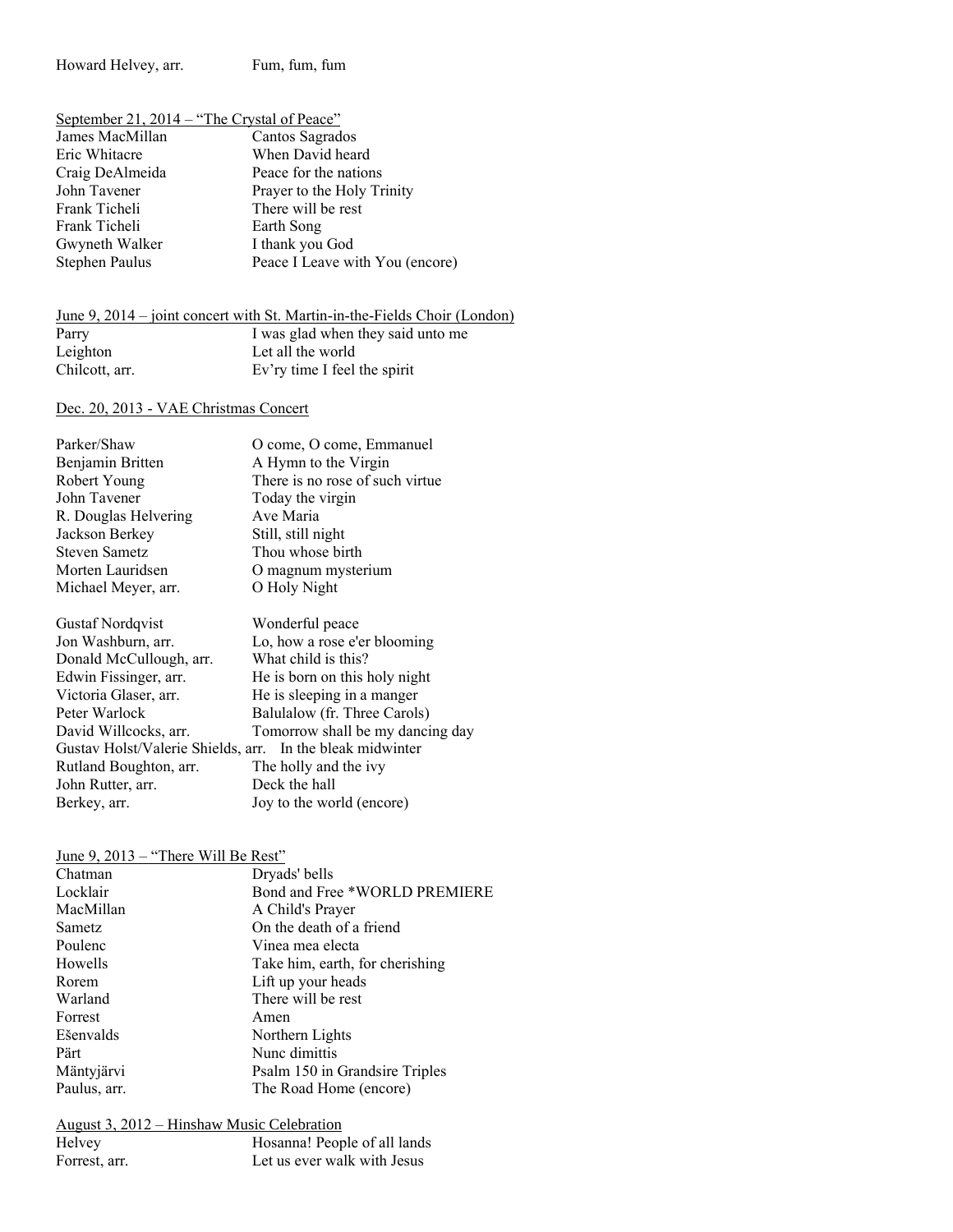| Garrett, arr. | Give me that old-time religion |
|---------------|--------------------------------|
| Pote          | Prayer for guidance            |
| Bell, arr.    | Who can sail? (SSA)            |
| Crescenz      | Far and away                   |
| Pote          | Do you know the song (SSA)     |
| Daley         | Jesus Christ the apple tree    |
| Pote          | Peace I leave with you         |
| Rutter        | Christiana Canticles           |
| Rutter        | The colors of Christmas (SA)   |
| Rutter        | This is the day                |
| Rutter        | Magnificat                     |

#### June 10, 2012 – "Light Eternal"

| Vaughan Williams | Mass in G Minor                |
|------------------|--------------------------------|
| <b>Brahms</b>    | Warum ist das Licht gegeben    |
| Kverno           | Ave maris stella               |
| Schmidt          | Lux aeterna                    |
| Mäntyjärvi       | Canticum Calamitatis Maritimae |
| MacMillan        | Factus est repente             |
| Vuichard         | Zephyr Rounds                  |
| Paulus           | The Old Church (encore)        |

#### March 2, 2012 – ACDA Southern Division Conference (Winston-Salem, NC)

| Taneyev    | Восход солнца (Sunrise)                   |
|------------|-------------------------------------------|
| Whitacre   | I thank You God for most this amazing day |
| Parry      | Fair daffodils                            |
| Rautavaara | Suite de Lorca                            |
| Paulus     | Pilgrims' Hymn                            |
| Kernis     | I cannot dance, O Lord                    |

## Feb. 26, 2012 (Duke Memorial United Methodist Church, Durham, NC) – Preview Concert

| <b>Richard Strauss</b> | Morgen! (Elizabeth Terry, soprano)                                      |
|------------------------|-------------------------------------------------------------------------|
| Stephano Donaudy       | O del mio amato ben (Wade Henderson, tenor)                             |
| Carlisle Floyd         | Ain't it a pretty night (from Susannah) (Patricia D. Philipps, soprano) |
| Pauline Viardot        | Habañera (Kristen Blackman, soprano; Erica Dunkle, alto)                |
| Sergei Taneyev         | Восход солнца (Sunrise)                                                 |
| Eric Whitacre          | I thank You God for most this amazing day                               |
| C. Hubert H. Parry     | Fair Daffodils                                                          |
| Einojuhani Rautavaara  | "Suite" de Lorca (Lorca Suite)                                          |
| Stephen Paulus         | Pilgrims' Hymn                                                          |
| Aaron Jay Kernis       | I cannot dance, O Lord                                                  |
|                        |                                                                         |

June 12, 2011 (15<sup>th</sup> Anniversary Concert)<br>J.S. Bach *Mass in B* Mass in B-minor

January 23, 2011 – Judea Reform Congregation Bernstein Chichester Psalms

| June 13, $2010 -$ "A Time of Peace" |                                        |
|-------------------------------------|----------------------------------------|
| Praetorius                          | Lobet den Herren                       |
| J.S. Bach                           | Lobet den Herrn (Motet No. 6, BWV 230) |
| Mendelssohn                         | Verleih uns Frieden                    |
| <b>Brahms</b>                       | Es ist das Heil uns kommen her         |
| Schoenberg                          | Friede auf Erden, Op. 13               |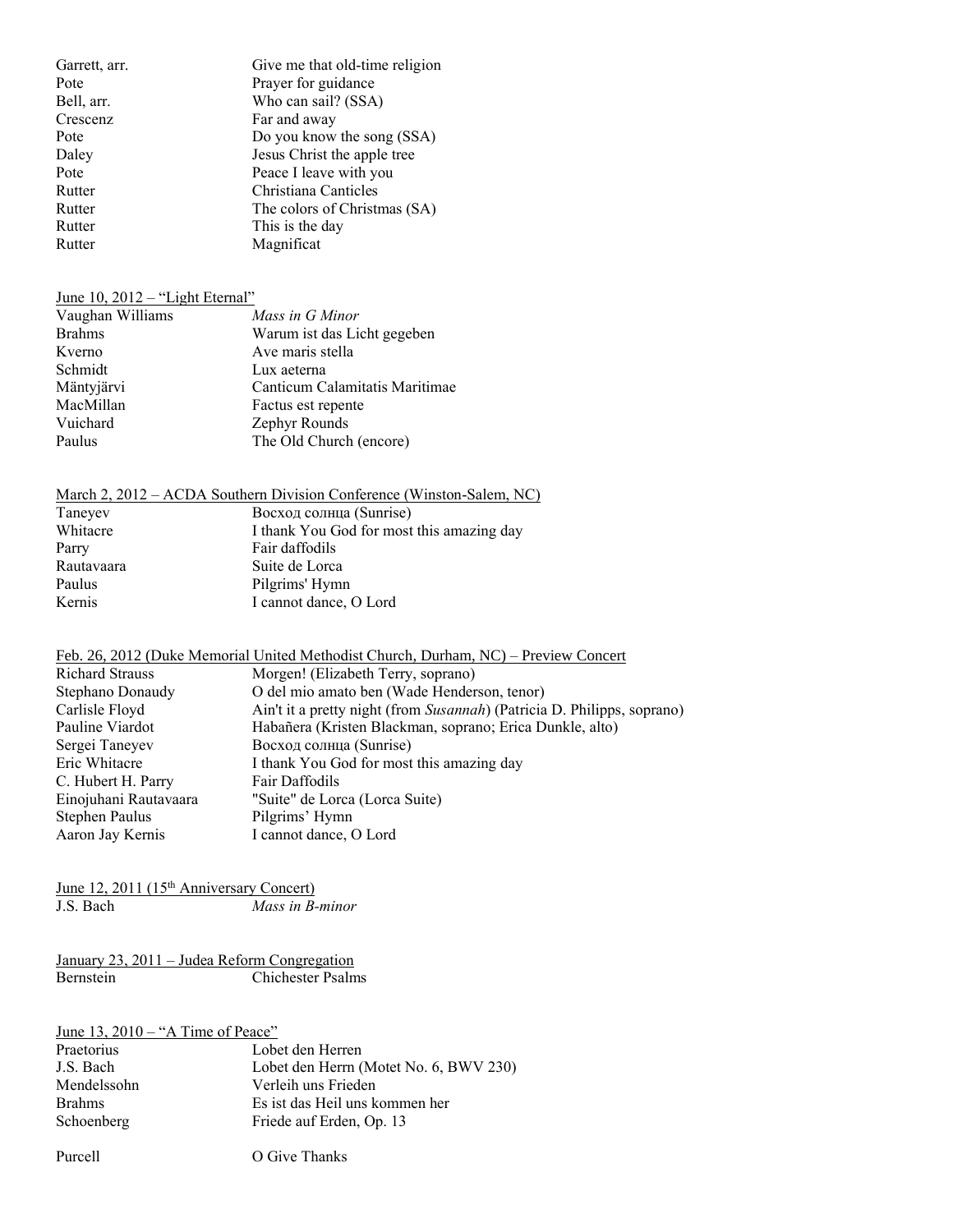| Leary      | Henry Purcell                      |
|------------|------------------------------------|
| Walker     | This is the Day the Lord Hath Made |
| Dickow     | Peace                              |
| Cain, arr. | Ain't Gonna Study War No More      |
| Pottle     | Jabberwocky                        |
| Nance      | Shenandoah (encore)                |

| <u>June 7, 2009 – "A Nightingale Sings"</u> |                                                |  |
|---------------------------------------------|------------------------------------------------|--|
| Gretchaninov                                | Svete tikhiy (Gladsome Light)                  |  |
| Leary                                       | Dum medium silentium                           |  |
| Penderecki                                  | Agnus dei                                      |  |
| Howells                                     | Requiem                                        |  |
| Elgar                                       | There is sweet music                           |  |
| Whitacre                                    | Water Night                                    |  |
| Finney                                      | Spherical Madrigals                            |  |
| Lassus                                      | Quel rossignuol                                |  |
| Rimsky-Korsakov, arr. Swingle               | Flight of the Bumble-bee                       |  |
| Puerling, arr.                              | A nightingale sang in Berkeley Square (encore) |  |

|             | June 7 (Jones Chapel, Meredith College) & June 8, 2008 (Duke Chapel) – "Beyond All Mortal Dream" |  |
|-------------|--------------------------------------------------------------------------------------------------|--|
| Poulenc     | Exultate deo                                                                                     |  |
| Tavener     | A Hymn to the Mother of God                                                                      |  |
| Whitacre    | I thank You God for most this amazing day                                                        |  |
| Rutter      | Hymn to the Creator of Light                                                                     |  |
| Clausen     | Tonight eternity alone                                                                           |  |
| Dinerstein  | When David heard                                                                                 |  |
| Kernis      | I cannot dance, O Lord                                                                           |  |
| Mendelssohn | Der erste Frühlingstag (The First Day of Spring), Op. 48                                         |  |
|             | Frühlingsahnung (Anticipation of Spring)                                                         |  |
|             | Die Primel (The Primrose)                                                                        |  |
|             | Frühlingsfeier (Spring Festival)                                                                 |  |
|             | Lerchengesang (The Song of the Lark)                                                             |  |
|             | Morgengebet (Morning Prayer)                                                                     |  |
|             | Herbstlied (Autumn Song)                                                                         |  |
| Wikander    | Kung Liljekonvalje (King Lily of the Valley)                                                     |  |
| Mäntyjärvi  | Come away, death (from 4 Shakespeare Songs)                                                      |  |
| Mäntyjärvi  | Double, double toil and trouble (from 4 Shakespeare Songs)                                       |  |
| Tavener     | The Lamb                                                                                         |  |
| Holst       | Nunc dimittis                                                                                    |  |
| Berg, arr.  | I want Jesus to walk with me (spiritual)                                                         |  |
| Hogan, arr. | My soul's been anchored in the Lord (spiritual)                                                  |  |
| Paulus      | Pilgrims' Hymn (encore)                                                                          |  |
|             |                                                                                                  |  |
|             | March 8, 2008 – ACDA Southern Division Convention (Cathedral of the Assumption, Louisville, KY)  |  |
| Amner       | Come let's rejoice                                                                               |  |
| Poulenc     | Mass in G                                                                                        |  |
|             |                                                                                                  |  |
|             | March 2, 2008 (Immaculate Conception Catholic Church, Durham, $NC$ ) – Preview Concert           |  |

|         | March 2, 2008 (Immaculate Conception Catholic Church, Durham, NC) – Preview Concert |
|---------|-------------------------------------------------------------------------------------|
| Amner   | Come let's rejoice                                                                  |
| Poulenc | Mass in G                                                                           |

|           | June 9 (Kenan Recital Hall at Peace College) & June 10, 2007 (Duke Chapel) – "Timeless Voices" |
|-----------|------------------------------------------------------------------------------------------------|
| Amner     | Come let's rejoice                                                                             |
| J.S. Bach | Singet dem Herrn (Motet #1)                                                                    |
| Poulenc   | Mass                                                                                           |
| Barber    | Agnus dei                                                                                      |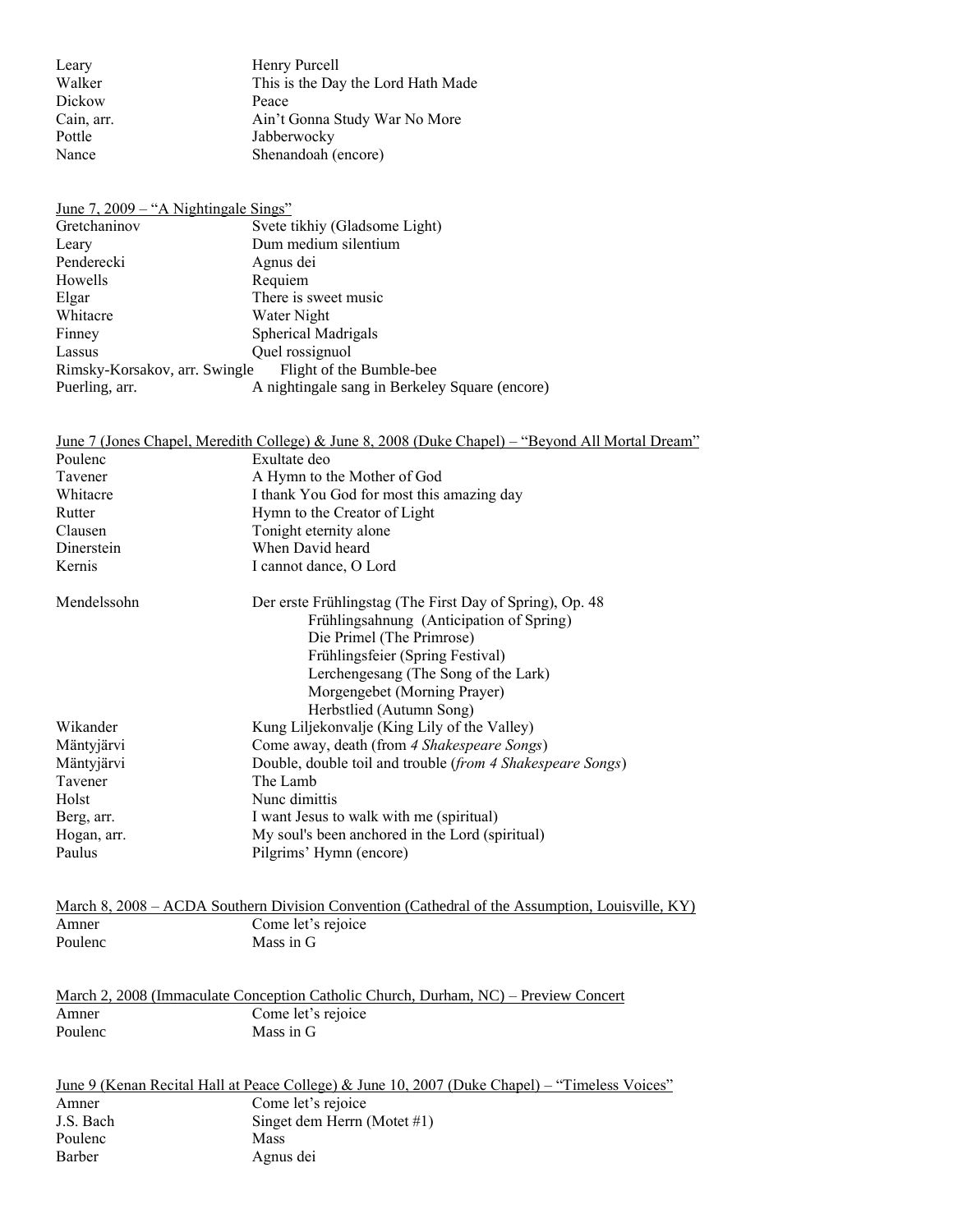| <b>Brahms</b>  | 4 Quartets, Op. 92         |
|----------------|----------------------------|
| <b>Britten</b> | Five Flower Songs          |
| <b>Brahms</b>  | Zigeunerlieder #1 (encore) |

| Jan. 26 (Goodson Chapel) & Jan. 28, 2007 (UNC-Wilmington Recital Hall) – "Awakening"       |                              |  |
|--------------------------------------------------------------------------------------------|------------------------------|--|
| <b>Sisask</b>                                                                              | Oremus                       |  |
| <b>Sisask</b>                                                                              | Pater Nostra [sic]           |  |
| <b>Sisask</b>                                                                              | Dominum vobiscum             |  |
|                                                                                            |                              |  |
| Lynn Wilson/Mike Hussey wedding $-$ August 12, 2006 (Chapel of the Cross, Chapel Hill, NC) |                              |  |
| Wedding ceremony:                                                                          |                              |  |
| Willan                                                                                     | Rise up, my love             |  |
| Clausen                                                                                    | Set me as a seal             |  |
| Clausen                                                                                    | Ubi caritas (offertory)      |  |
| Byrd                                                                                       | Ave verum corpus (communion) |  |

### Rece

| My spirit sang all day |
|------------------------|
| A red, red rose        |
| I have had singing     |
| A Parting Blessing     |
|                        |

# August 4, 2006 – Hinshaw Music Celebration (Edenton St. United Methodist Church, Raleigh, NC)

| A Hymn of Unity                       |
|---------------------------------------|
| <b>Hold Fast to Dreams</b>            |
| Brazilian Alleluia (SSAA)             |
| O Lux Beatissima                      |
| Come, Thou Long Expected Jesus (TTBB) |
| Praise My Soul, the King of Heaven    |
| In the Garden                         |
| No One Ever Cared                     |
| The Apple Tree                        |
| Now Glad of Heart                     |
| Requiem                               |
|                                       |

# June 24 (Highland United Methodist Church) & June 25, 2006 (Duke Chapel) – "O Sweetest Song" (10<sup>th</sup> Anniversary Concert)

| Schütz          | Jauchzet dem Herrn                                       |
|-----------------|----------------------------------------------------------|
| <b>Thompson</b> | Ye shall have a song (from The Peaceable Kingdom)        |
| Martin          | Credo (from Mass)                                        |
| Tavener         | Song for Athene                                          |
| Grieg           | Ave maris stella                                         |
| Kalintsev       | N'e riday mene Mati (Do not weep for me, Mother)         |
| Lotti           | Crucifixus                                               |
| Van             | Beat! Beat! Drums! (from A Procession Winding Around Me) |
| McCullough      | Is not a flower a mystery?                               |
| Aitken          | <b>Flanders Fields</b>                                   |
| Hogan, arr.     | The Battle of Jericho                                    |
| Tallis          | Spem in alium (for 40 voices)                            |
| Whitacre        | Cloudburst                                               |
| Monteverdi      | Dara la notte                                            |
| Raminsh         | In the night we shall go in                              |
| Raminsh         | Love Song *WORLD PREMIERE*                               |
| Sametz          | I have had singing                                       |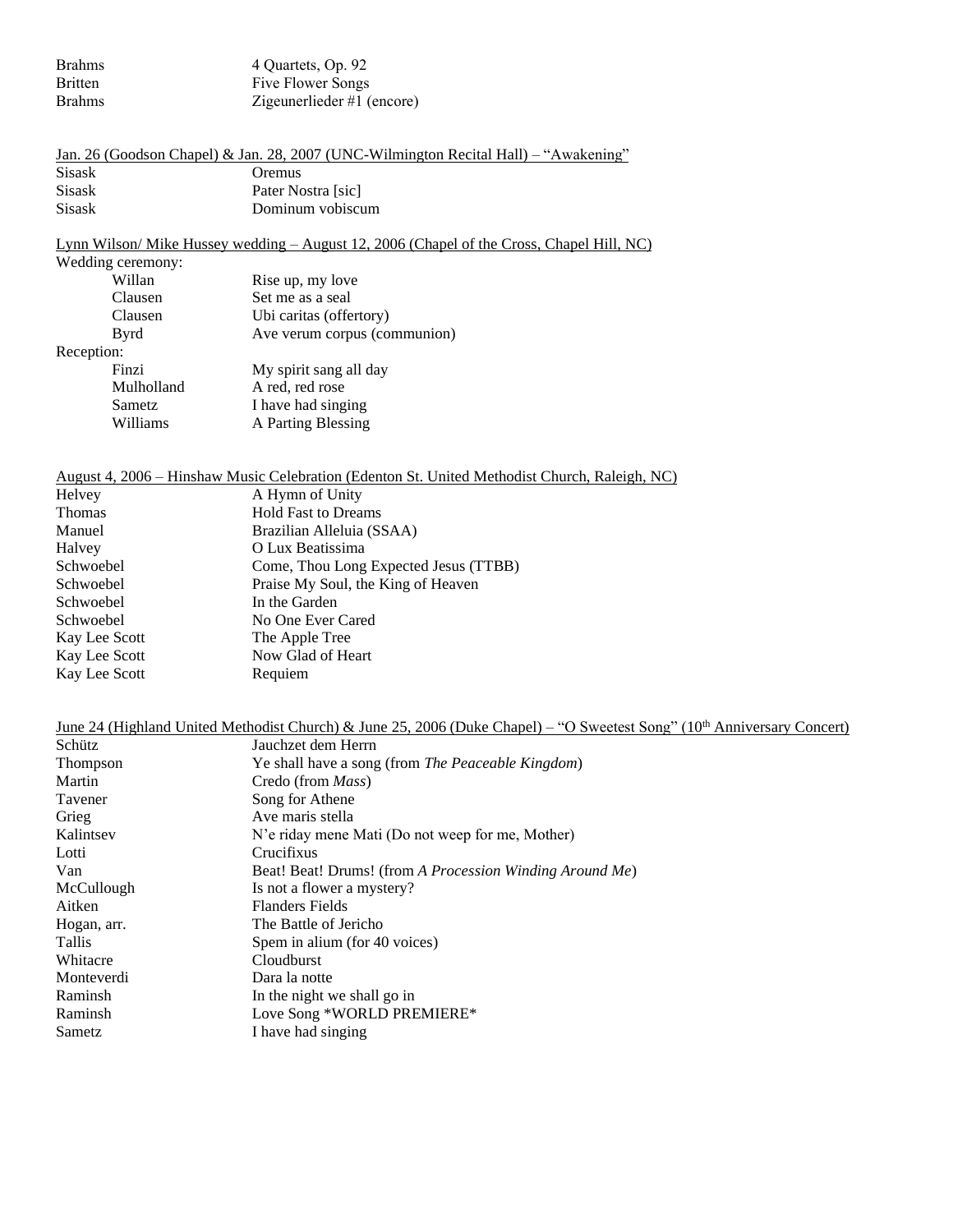October 23, 2005 – First Presbyterian Church (Durham, NC) – "A Celebration Concert"

| Philips           | Cantantibus organis             |
|-------------------|---------------------------------|
| Gawthrop          | Sing me to heaven               |
| Poulenc           | Salve Regina                    |
| Poulenc           | Seigneur, je vous en prie [men] |
| Tavener           | <b>Funeral Ikos</b>             |
| Harris            | Bring us, O Lord God            |
| Aitken            | <b>Flanders Fields</b>          |
| Mulholland        | A red, red rose                 |
| Flummerfelt, arr. | Danny boy                       |
| Whitacre          | A Boy and a Girl                |
| Nance, arr.       | Shenandoah                      |
| Mäntyjärvi        | Pseudo-Yoik                     |
| Young             | Sudden Light (encore)           |
|                   |                                 |

## June 12, 2005 – "Serenade to Music"

| Gabrieli         | Jubilate Deo                                                                                    |
|------------------|-------------------------------------------------------------------------------------------------|
| McIntyre         | Ave Maria (women)                                                                               |
| Poulenc          | Salve Regina                                                                                    |
| Poulenc          | Seigneur, je vous en prie from <i>Quatre Petites Prières de Saint Francois d'Assise</i> ) (men) |
| Tavener          | Funeral Ikos (*in memory of Pope John Paul II)                                                  |
| Harris           | Bring us, O Lord God                                                                            |
| Philips          | Cantantibus organis                                                                             |
| <b>Britten</b>   | Hymn to St. Cecilia                                                                             |
| Debussy          | Dieu! Qu'il la fait (from <i>Trois Chansons</i> )                                               |
| Whitacre         | A boy and a girl                                                                                |
| Stanford         | Blue Bird                                                                                       |
| <b>Brahms</b>    | Der Falke                                                                                       |
| <b>Brahms</b>    | Abendständchen (Evening Serenade)                                                               |
| Vaughan Williams | Serenade to Music                                                                               |
| Sametz           | I have had singing (encore)                                                                     |

### February 2&3, 2005 – ACDA National Convention (Los Angeles, CA)

| Lekberg          | Let all the world in every corner sing |
|------------------|----------------------------------------|
| Hawley           | Io son la primavera                    |
| Lotti            | Crucifixus                             |
| Orban            | <b>Stabat Mater</b>                    |
| Vaughan Williams | The Cloud-Capp'd Towers                |
| Mäntyjärvi       | Pseudo-Yoik                            |

## January 23, 2005 – Wesley Memorial United Methodist Church (High Point, NC)

| Lekberg          | Let all the world in every corner sing           |
|------------------|--------------------------------------------------|
| Hawley           | Io son la primavera                              |
| Lotti            | Crucifixus                                       |
| Orban            | Stabat Mater                                     |
| Vaughan Williams | The Cloud-Capp'd Towers                          |
| Mäntyjärvi       | Pseudo-Yoik                                      |
| Wood             | Hail, gladdening light                           |
| Rutter           | Hymn to the Creator of Light                     |
| Parry            | <b>Fair Daffodils</b>                            |
| Kalintsev        | N'e riday mene Mati (Do not weep for me, Mother) |
| McCullough       | Is not a flower a mystery?                       |
| Vaughan Williams | Rest                                             |
| Barber           | The Coolin                                       |
| Sullivan         | The long day closes                              |
| Young            | Sudden light (encore)                            |
|                  |                                                  |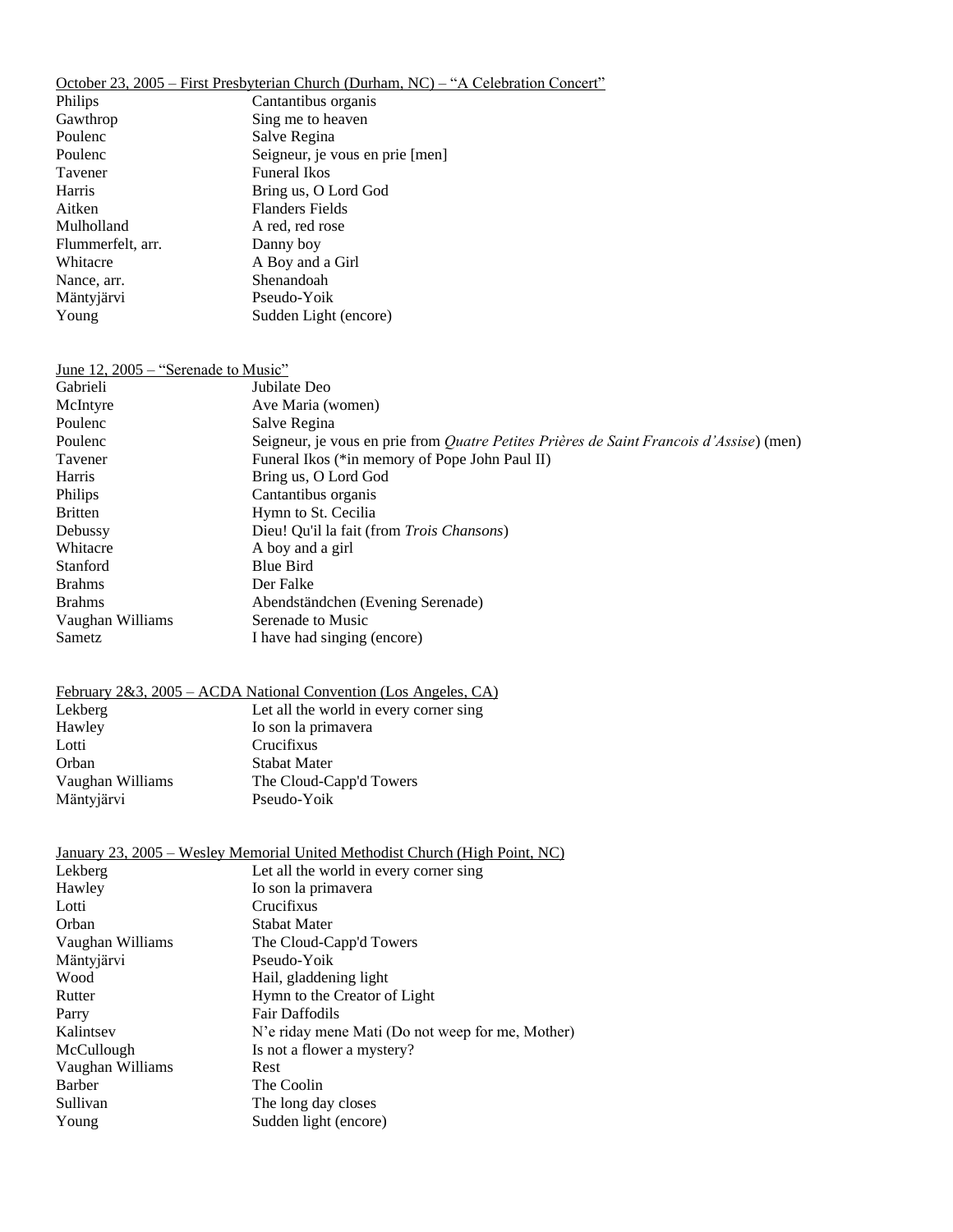|           | August 6, 2004 – Hinshaw Music Celebration (Edenton St. United Methodist Church, Raleigh, NC) |
|-----------|-----------------------------------------------------------------------------------------------|
| Schwoebel | Stand Up and Bless the Lord (with congregation)                                               |
| Pote      | Behold, I Make All Things New                                                                 |
| Rutter    | Christmas Lullaby                                                                             |
| Rutter    | Wings of Morning                                                                              |
| Rutter    | Arise, Shine                                                                                  |
| Rutter    | Magical Kingdom (children)                                                                    |
| Rutter    | Mass of the Children                                                                          |
|           |                                                                                               |

| June 20, $2004 -$ "The Long Day Closes" |                                                  |  |
|-----------------------------------------|--------------------------------------------------|--|
| Wood                                    | Hail, gladdening light                           |  |
| Paulus                                  | Guiding Light of Eternity                        |  |
| Whitacre                                | Lux aurumque                                     |  |
| Rutter                                  | Hymn to the Creator of Light                     |  |
| Clausen                                 | La Lumière                                       |  |
| Ligeti                                  | Morning                                          |  |
| Sviridov                                | The Chattering Magpie                            |  |
| Parry                                   | <b>Fair Daffodils</b>                            |  |
| Orban                                   | <b>Stabat Mater</b>                              |  |
| Kalintsev                               | N'e riday mene Mati (Do not weep for me, Mother) |  |
| Vaughan Williams                        | Rest                                             |  |
| Barber                                  | The Coolin                                       |  |
| Ligeti                                  | Night                                            |  |
| Aas, arr.                               | Golden Slumber                                   |  |
| Nance                                   | Shenandoah                                       |  |
| Sullivan                                | The long day closes                              |  |
| Mäntyjärvi                              | Pseudo-Yoik (encore)                             |  |

March 21, 2004 – Craig DeAlmeida's doctoral composition (St. Philip's Episcopal Church, Durham, NC) The Prophecy of Isaiah

| February 28, 2004 – ACDA Southern Division Convention (First Baptist Church, Nashville, TN) |                                       |  |
|---------------------------------------------------------------------------------------------|---------------------------------------|--|
| Finzi                                                                                       | My spirit sang all day                |  |
| Paulus                                                                                      | Evensong                              |  |
| Monteverdi                                                                                  | Dará la notte il sol                  |  |
| Whitacre                                                                                    | Leonardo dreams of his flying machine |  |
| Young                                                                                       | Sudden light                          |  |
| Mäntyjärvi                                                                                  | Pseudo-Yoik                           |  |

### September 21, 2003 – Mary Lou Williams Mass Mary Lou Williams *Mass*

Orban O mistress mine!

Lau Ave verum corpus

Orban Orban Dramo<br>
Dramo<br>
Dramo<br>
Dramo

| August 1, 2003 – Hinshaw Music Celebration (André Thomas & RW, conductors) |                                   |  |
|----------------------------------------------------------------------------|-----------------------------------|--|
| Rutter, arr.                                                               | Glory to thee, my God, this night |  |
| Orban                                                                      | Ave Maria (in D)                  |  |
| Orban                                                                      | O Gloriosa (women)                |  |
| Orban                                                                      | Agnus dei                         |  |
| Orban                                                                      | <b>Stabat Mater</b>               |  |
| McCullough                                                                 | Is not a flower a mystery?        |  |
| Orban                                                                      | Orpheus with his lute             |  |

Dramolett

Williams, arr. O Christ, the great foundation

Orban Daemon irrepit callidus (men)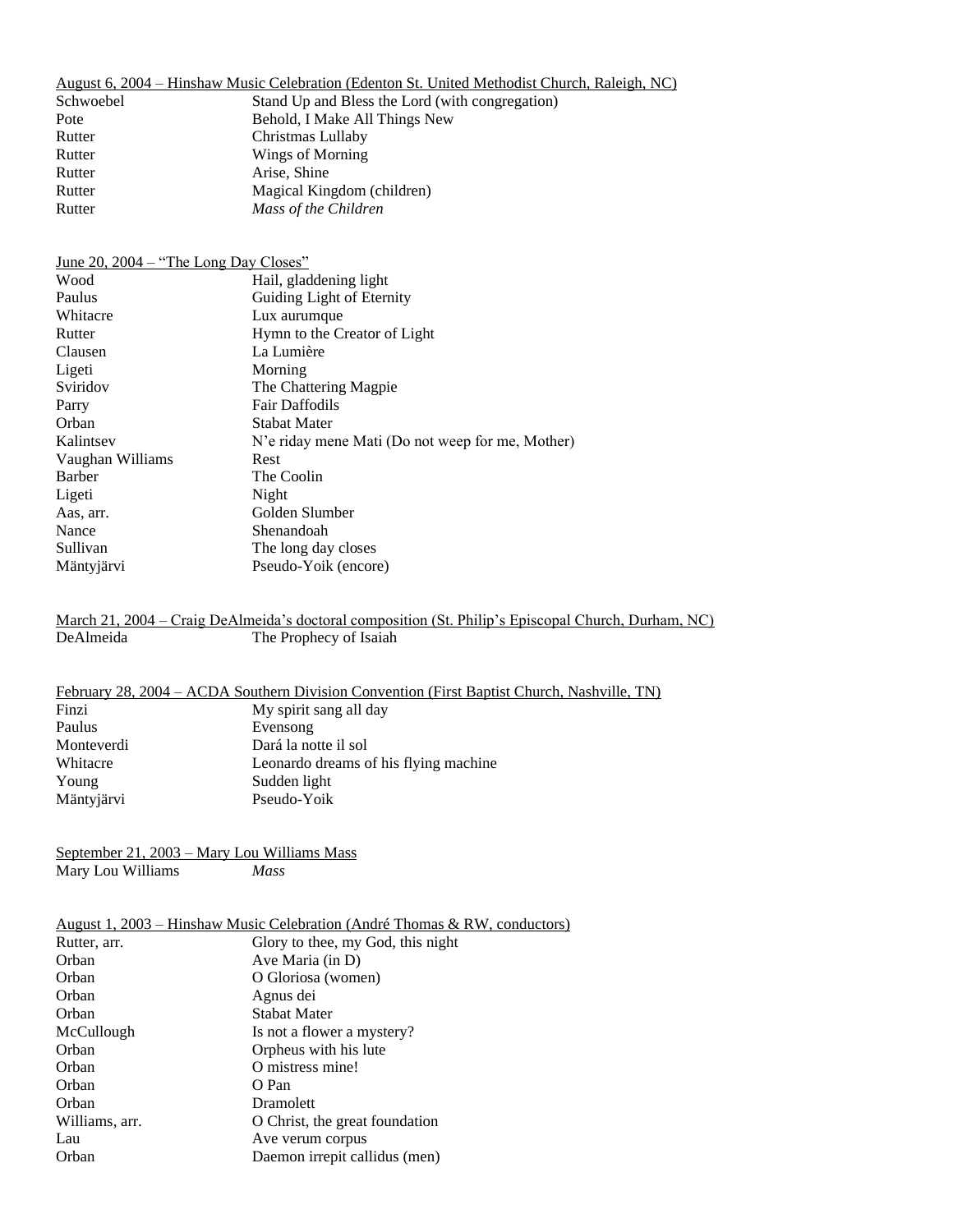| Scott, arr.  | Wayfarin' Stranger |
|--------------|--------------------|
| Rutter       | Distant Land       |
| Thomas, arr. | Ride the chariot   |
| Twine, arr.  | Sit down servant   |
| Thomas, arr. | Keep your lamps!   |
| Thomas       | The kingdom        |
|              |                    |

| June 8, 2003 – "Perchance to Dream" |                                       |  |
|-------------------------------------|---------------------------------------|--|
| Gabrieli, A.                        | Magnificat                            |  |
| Orban                               | Stabat Mater                          |  |
| Orban                               | O Gloriosa (women)                    |  |
| Orban                               | Daemon irrepit callidus (men)         |  |
| Beck                                | Cry aloud                             |  |
| Orban                               | Agnus dei                             |  |
| Muehleisen                          | Snow                                  |  |
| Hogan, arr.                         | The Battle of Jericho                 |  |
| Whitacre                            | Cloudburst                            |  |
| Vaughan Williams                    | The Cloud-Capp'd towers               |  |
| Orban                               | Orpheus with his lute                 |  |
| Monteverdi                          | Lagrimae d'amante: Darà la notte      |  |
| Whitacre                            | Leonardo dreams of his flying machine |  |
| Thomas, arr.                        | Ride the chariot                      |  |
| Twine, arr.                         | Sit down servant                      |  |
| Young                               | Sudden light (encore)                 |  |
|                                     |                                       |  |

## October 18, 2002 – NC-ACDA Convention (Greensboro, NC)

| Let all the world                         |
|-------------------------------------------|
| I thank You God for most this amazing day |
| Hymn to the creator of Light              |
| A prayer of the Middle Ages               |
| Pater noster                              |
| Agnus dei                                 |
| Is not a flower a mystery?                |
| Too late                                  |
| Justice, O God                            |
| Ubi caritas                               |
| My spirit sang all day                    |
| My soul's been anchored                   |
|                                           |

# June 9, 2002 – "My Spirit Sang All Day"

| Lekberg          | Let all the world                         |
|------------------|-------------------------------------------|
| Whitacre         | I thank You God for most this amazing day |
| Rutter           | Hymn to the creator of Light              |
| Hanson           | A prayer of the Middle Ages               |
| Locklair         | Pater noster                              |
| <b>B</b> oquiren | Pater noster                              |
| Gorecki          | Totus tuus                                |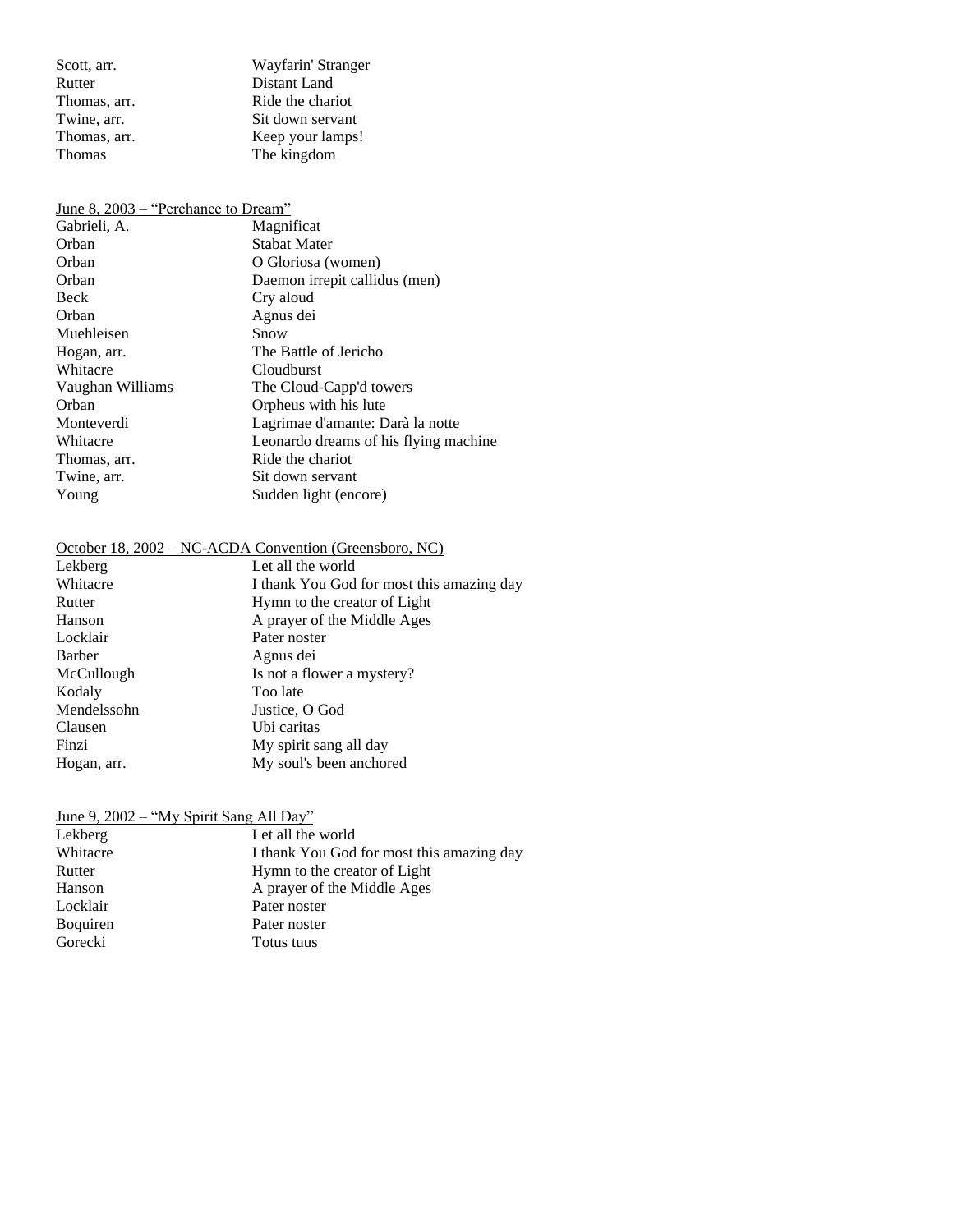| Rautavaara  | "Suite" de Lorca           |
|-------------|----------------------------|
| Jirtle      | Love's Pilgrimage          |
| Kodaly      | Too late                   |
| McCullough  | Is not a flower a mystery? |
| DeAlmeida   | Peace for the nations      |
| Mendelssohn | Justice, O God             |
| Clausen     | Ubi caritas                |
| Finzi       | My spirit sang all day     |
| Hogan, arr. | My soul's been anchored    |
| Lauridsen   | Dirait-on (encore)         |

# November 11, 2001 – "Music of Remembrance"

| Tallis              | Spem in alium (40 voices)                    |
|---------------------|----------------------------------------------|
| Locklair            | Create in me a clean heart, O God            |
| Hovland             | How long, O Lord                             |
| Fissinger           | By the waters of Babylon                     |
| Dinerstein          | When David heard                             |
| Aitken              | Flanders Fields                              |
| Rutter              | Music dei donum                              |
| <b>B</b> ortniansky | Priidite vospoim, liudye (Come, o people)    |
| Barber              | Agnus dei                                    |
| Widor               | Agnus dei (from <i>Mass for Two Organs</i> ) |
| Page, arr.          | America the Beautiful (encore)               |
| Tallis              | Spem in alium (encore)                       |
|                     |                                              |

## June 10, 2001 – "Voices Reborn"

| Plainchant hymn           | Pange lingua gloriosi                   |
|---------------------------|-----------------------------------------|
| Josquin                   | Kyrie (from <i>Missa Pange Lingua</i> ) |
| Hassler                   | Gloria (from <i>Missa Octo Vocum</i> )  |
| Martin                    | Credo (from <i>Mass</i> )               |
| <b>Brahms</b>             | Sanctus (from <i>Canonic Mass</i> )     |
| Vaughan Williams          | Agnus dei (from Mass in g minor)        |
| Hymn, fr. Genevan Psalter | Donne secours                           |
| Locklair                  | <b>Brief Mass</b>                       |
| Plainchant hymn           | Ave maris stella                        |
| Kverno                    | Ave maris stella                        |
| Wilbye                    | Sweet honey-sucking bees                |
| Martin                    | Where the bee sucks                     |
| Vaughan Williams          | Full fathom five                        |
| Martin                    | Full fathom five                        |
| Clausen                   | Sigh no more, ladies                    |
| Grieg                     | Ave maris stella (encore)               |

#### May 27, 2001 – WUNC radio broadcast

| Locklair         | <b>Brief Mass</b>                        |
|------------------|------------------------------------------|
| Josquin          | Kyrie (from <i>Missa Pange Lingua</i> )  |
| Hassler          | Gloria (from <i>Missa Octo Vocum</i> )   |
| Martin           | Credo (from <i>Mass</i> )                |
| <b>Brahms</b>    | Sanctus (from <i>Canonic Mass</i> )      |
| Vaughan Williams | Agnus dei (from <i>Mass in g minor</i> ) |

#### July 13-15, 2000 – with Mark Morris Dance Company (Page Auditorium, Durham, NC) Ständchen (men)

| June 11, $2000 -$ "Evening Song" |                        |
|----------------------------------|------------------------|
| Handl                            | Alleluia               |
| Berger                           | <b>Brazilian Psalm</b> |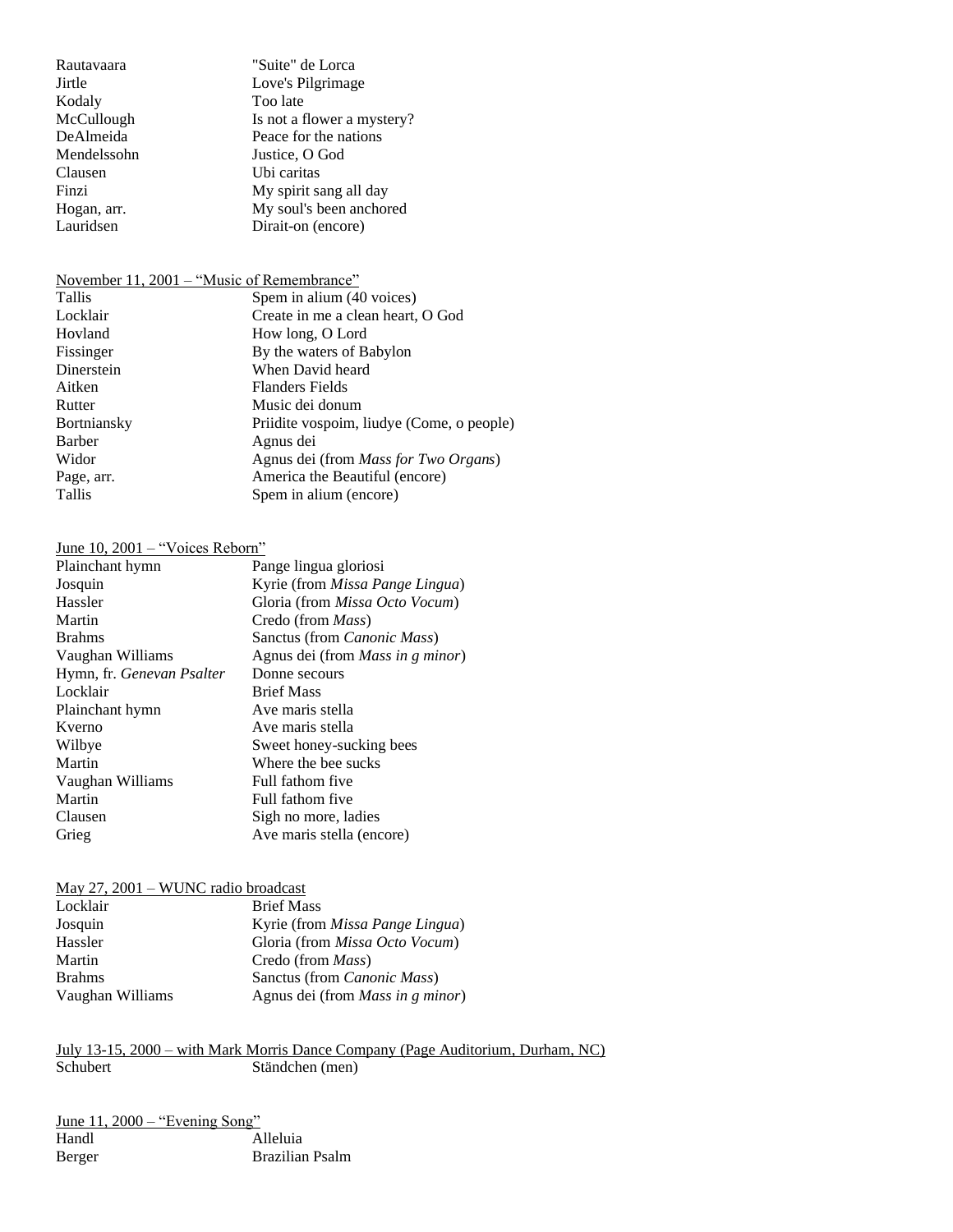| Ave verum                       |
|---------------------------------|
| O sacrum convivium              |
| Tenebrae factae sunt            |
| Even when God is silent         |
| In the night we shall go        |
| Kas tie tadi (Who are they?)    |
| Waldesnacht                     |
| Evensong                        |
| The rune of hospitality         |
| Fair daffodils                  |
| A red, red rose                 |
| Domaredansen                    |
| All the things you are (encore) |
|                                 |

## March 4, 2000 – ACDA Southern Division Convention (Orlando, FL)

| Lauridsen   | Contre qui, rose                   |
|-------------|------------------------------------|
| Saint-Saëns | Les fleurs et les arbres           |
| Fissinger   | Lux aeterna                        |
| Martin      | Credo, Sanctus (from <i>Mass</i> ) |

### August 6, 1999 – Hinshaw Music Celebration

| Celebrate!                          |
|-------------------------------------|
| Not What My Hands Have Done         |
| O Come, O Come, Emmanuel            |
| An Expression of Gratitude          |
| O God, Our Help in Ages Past        |
| A New Song                          |
| Psalm 86                            |
| The Lamb                            |
| When Morning Gilds the Skies        |
| Sing Out, My Soul                   |
| Lenten Song                         |
| <b>How Glorious Is Your Name</b>    |
| Praise to the Lord, the Almighty    |
| Eternal God                         |
| Musica Dei donum                    |
| Lo! he comes with clouds descending |
|                                     |

| June 13, 1999 – "Ye shall have a song" |                                                                                 |
|----------------------------------------|---------------------------------------------------------------------------------|
| Martin                                 | <b>Mass</b>                                                                     |
| Penderecki                             | Stabat Mater                                                                    |
| Fissinger                              | Lux aeterna                                                                     |
| Gretchaninoff                          | The Cherubic hymn                                                               |
| Mendelssohn                            | For he shall give his angels (from <i>Elijah</i> )                              |
| Saint-Saëns                            | Les fleurs et les arbres                                                        |
| Pearsall                               | Lay a garland                                                                   |
| Vaughan Williams                       | Rest                                                                            |
| Thompson                               | Ye shall have a song (from The Peaceable Kingdom)                               |
| Raminsh                                | Lullaby (encore)                                                                |
|                                        | January 31, 1999 – Mallarmé concert (St. Philip's Episcopal Church, Durham, NC) |
| $\mathbf{V}_{\mathbf{A}}$              | A Decession Winding second Mo (Dilly Chargest quite                             |

| Van       | A Procession Winding around Me (Billy Stewart, guitar) |
|-----------|--------------------------------------------------------|
| MacMillan | Cantos Sagrados (David Arcus, organ)                   |

September 13, 1998 – "From Dust to Diamond" [same as June 14, 1998]